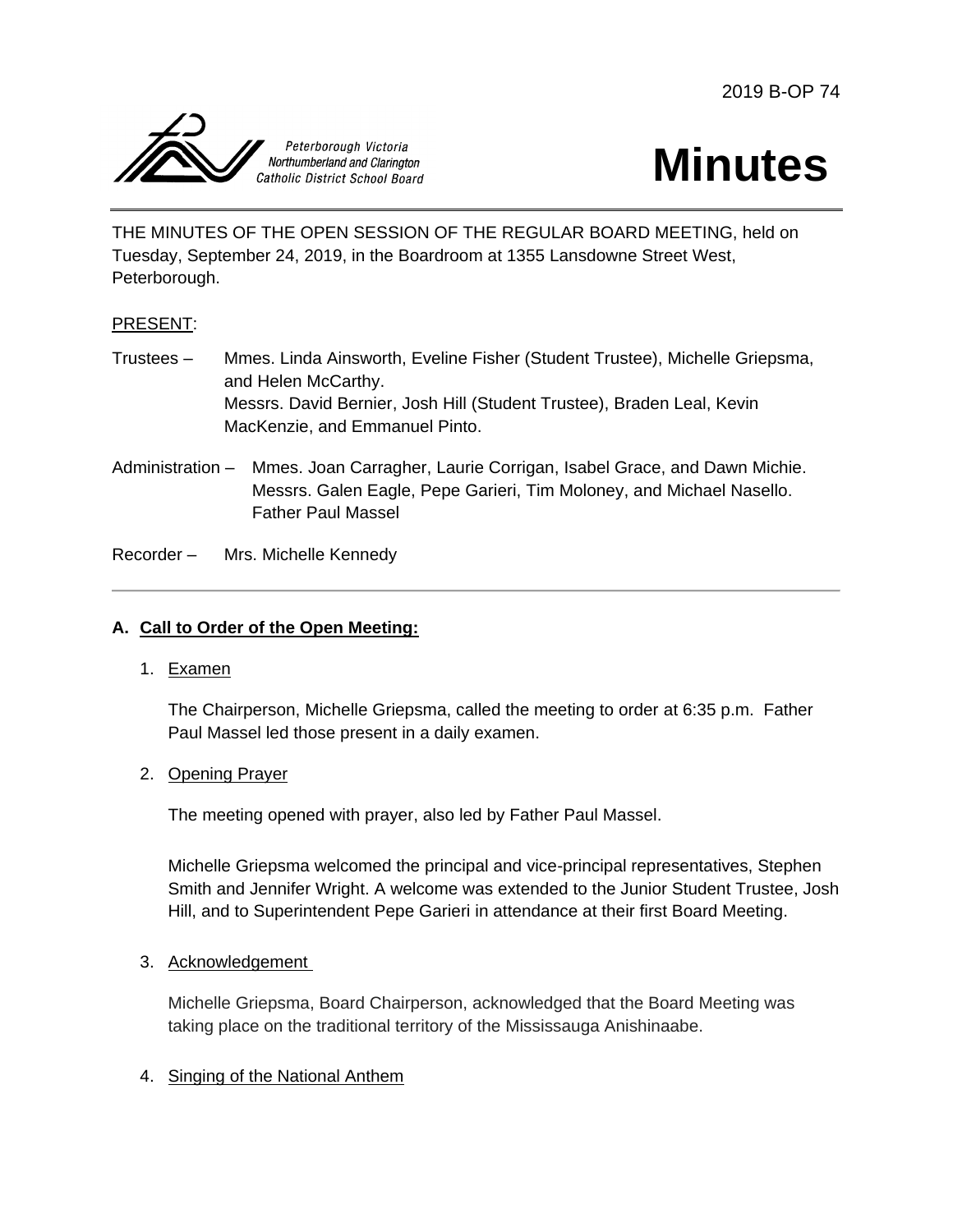The National Anthem was sung.

5. Approval of the Agenda

MOTION: Moved by Emmanuel Pinto, seconded by Kevin MacKenzie

that the Agenda be approved.

Carried.

### 6. Declarations of Conflicts of Interest

Trustees Braden Leal and Linda Ainsworth both declared conflict with item D.1, Approval of the School Level Identification, Placement and Review Committees. Both Braden and Linda filed a 'Statement & Declaration of Interest Form' with the Executive Assistant, Michelle Kennedy.

- 7. Approval of the Minutes.
	- a. Approval of the Minutes of the June 25, 2019 Regular Meeting.

MOTION: Moved by Linda Ainsworth, seconded by Braden Leal that the minutes of the June 25, 2019 Regular Meeting be approved. Carried.

b. Approval of the Minutes of the August 22, 2019 Special Meeting.

MOTION: Moved by Linda Ainsworth, seconded by Kevin MacKenzie that the minutes of the August 22, 2019 Special Meeting be approved. Carried.

8. Business Arising Out of the Minutes.

There was no business arising out of the minutes.

9. Swearing in of Student Trustee, Josh Hill.

A swearing-in ceremony for the Junior Student Trustee, Josh Hill, was officiated by the Director of Education, Michael Nasello, Vice-Chairperson, David Bernier, and Board Chairperson, Michelle Griepsma. Josh recited a pledge and was welcomed to the Board with a prayer and blessing by Father Paul Massel. Josh was then presented with a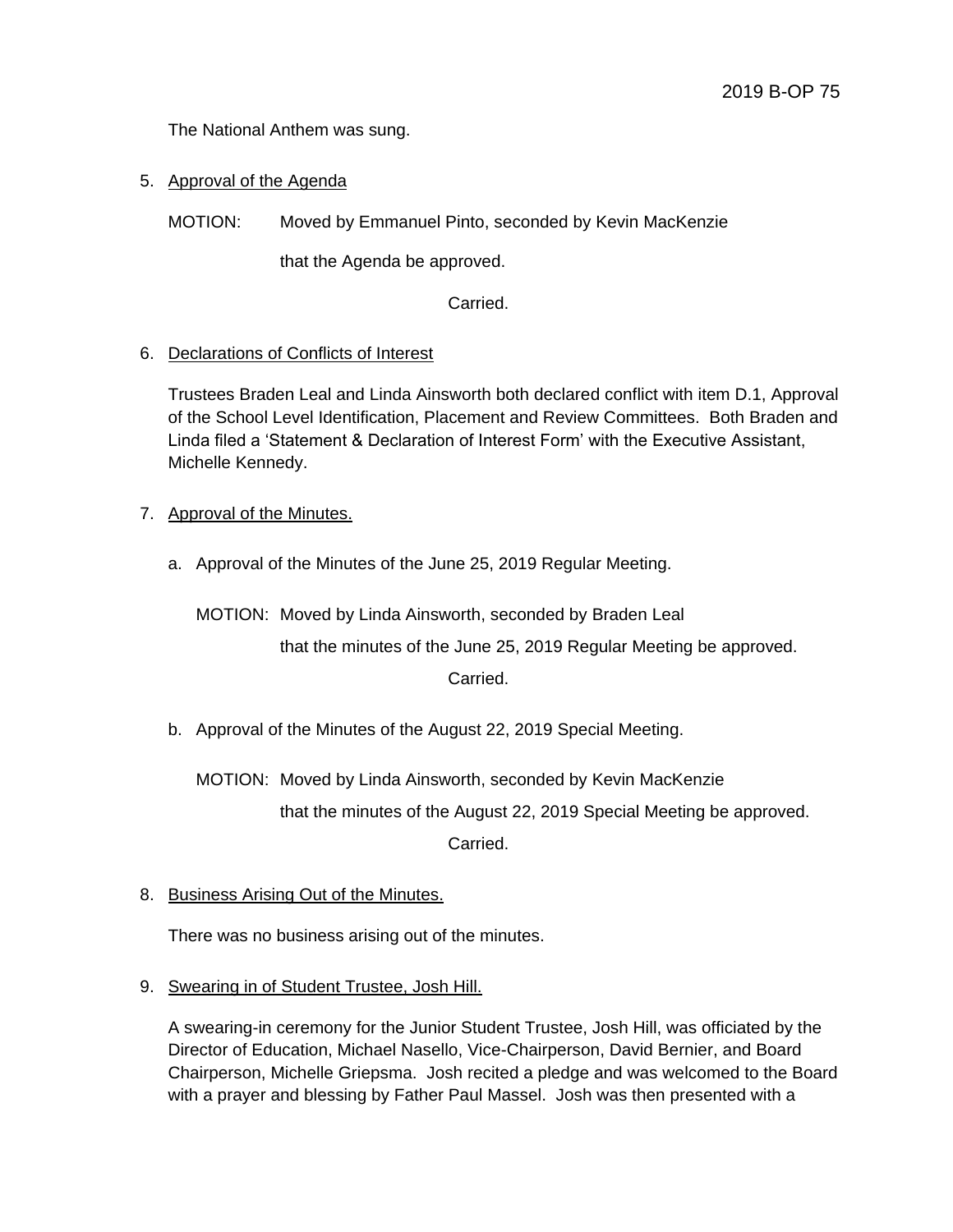board pin.

# **B. Reports from the Office of the Director and Student Trustees:**

## 1. Report from the Director of Education, Michael Nasello.

Michael Nasello gave the Director's Report, including the following highlights:

- The school has begun with 58 school administrators and approximately 2100 board staff welcoming about 15,000 students back to school or to school for the first time.
- The passing of the Board's former executive assistant, Kathy Cleary was mourned this week. We pray for the repose of her soul and comfort for her family.
- Negotiations are underway for contract renewals for all of the unions that support the many professionals at PVNC. We must remember and honour the multitude of positive relationships that are valued through the potentially difficult times.
- An intentional focus for this year will be the Care of God's Creation. There have been inspirational actions by Greta Thunberg recently that call on us to panic. Pope Francis' letter to the world, 'Laudato Si' calls us to care for our earth as a fundamental principle to who we are. As part of this year's initiative, a challenge has been issued to all schools to become involved in the Eco schools program.
- There will be more to come in the coming months on what we can do as PVNC community to collaborate and care for our environment and make a difference every day.
- The 150<sup>th</sup> Anniversary of the St. Dominic school community was celebrated on September 17. The Eucharist was celebrated by Bishop Miehm, Fr. Balonwu Okpe and Fr. Paul Massel. Local dignitaries brought greetings of congratulations and the Sisters of St. Joseph who staffed the school in the early years were represented by Sr. Jean Perry and Sr. Joan Moran.
- September 30 will be commemorated as Orange Shirt Day to remember and inspire learning about residential schools and their impact on the indigenous culture and their communities all across Canada.
- September 27 is the Board-wide Faith Day. Dr. David Wells will continue with video messages about themes from 'Renewing the Promise' a pastoral letter from the Ontario Bishops' Council.

The Director then invited questions from the trustees.

2. Report from the Student Trustees, Eveline Fisher and Josh Hill.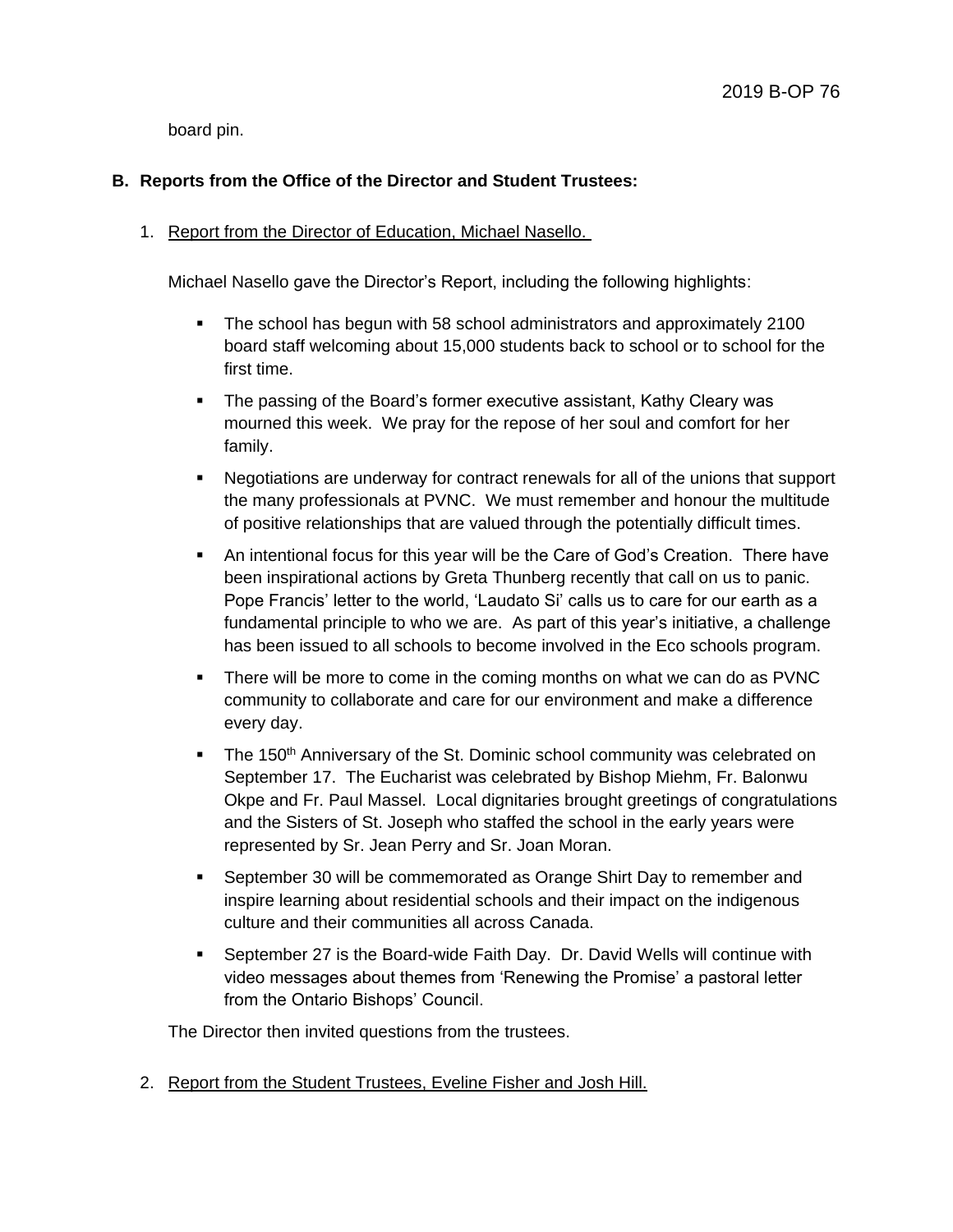Eveline Fisher, Senior Student Trustee and, Josh Hill, Junior Student Trustee gave a report to the Board of the activities which are taking place in secondary schools throughout the system:

- **Schools have hosted their opening assemblies and monthly Masses have begun** in September providing opportunity for students to join together in faith.
- Student council elections have taken place for student representatives in their schools.
- Many clubs and groups have started up again, including social justice, white pine, best buddies, etc.
- **Orange Shirt Day will take place, where students remember and raise awareness** of the residential school experience with promotion of the slogan "Every Child Matters".
- Link crews have been working to ensure that Grade 9 students are settling in and feeling welcome.
- **Terry Fox campaigns have begun to raise funds for Cancer research.**
- **Holy Trinity and St. Stephen participated in the Groundwater Festival which** promotes environmental awareness to students.
- Students participating in the Health and Wellness SHSM program at St. Thomas Aquinas travelled to Ganaraska to complete certifications for their program.
- Mindfulness Mondays have commenced again at Holy Cross where students can gather for peaceful meditation.
- A food drive was held at St. Peter by the Social Justice club to benefit Indigenous communities.
- The Student Council Liaison Committee is working to plan a retreat scheduled for November 7, 2019 at St. Thomas Aquinas CSS that will host student council members from PVNC secondary schools. The theme for this years' retreat is "Voices that Grow" which will focus on the celebrating communal growth, environmental growth and personal growth.

The student trustees then invited and answered questions from the trustees.

## 3. Report from the Manager of Communications, Galen Eagle.

Galen Eagle, Manager of Communications shared the system achievements and highlighted the following events and other stories from across the Board:

- The celebration of 150 years of Catholic Education at St. Dominic Catholic Elementary School, Lindsay.
- David Wells will return as keynote for the PVNC Faith Day for staff on September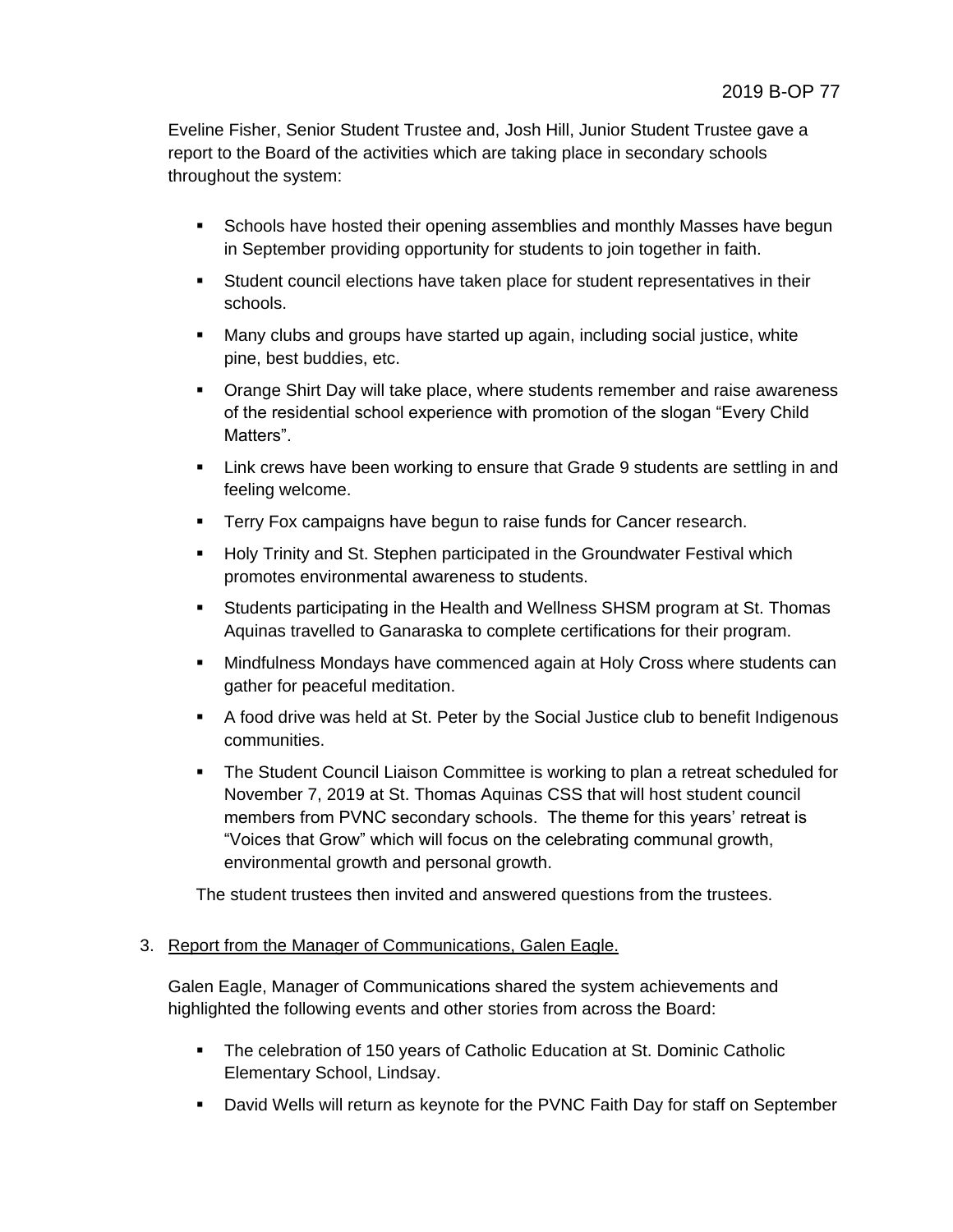27, 2019.

- The return of the United Way campaign with a kick-off planned for October 2, 2019.
- The success story of a recent adult education student and his recent graduation from Holy Cross Catholic Secondary School as an example of the board outreach to adults in the workforce working to complete their OSSD requirements. This is happening because of a flexible on-site and on-line learning program.

## **C. Presentations:**

1. Proposed St. Thomas Aquinas Catholic Secondary School, Lindsay, Excursion to Silent Lake, Ontario, from October 8, 2019 to October 10, 2019.

Jonathan Di Ianni, Principal of St. Thomas Aquinas Catholic Secondary School gave a brief presentation on the details of the proposed excursion. This excursion is a repeat trip that is a culminating activity as part of a dual credit course with Fleming College.

MOTION: Moved by David Bernier, seconded by Kevin MacKenzie

that the proposed St. Thomas Aquinas Catholic Secondary School Student Excursion to Silent Lake Provincial Park, Ontario from October 8, 2019 to October 10, 2019 be approved in principle and that it meets OPHEA guidelines for Outdoor Education.

Carried.

#### 2. Holocaust Education Program

The Director of Education, Michael Nasello, Principal Stephen Smith, and St. Peter Secondary School Student, Liv Brown, gave a presentation to the Board summarizing their experiences while on the Holocaust Education excursion which travelled to Germany and Poland in July, 2019. Miss Brown spoke passionately about her experiential learning and the insights she gained while on the trip. At the end of the presentation the presenters answered questions from the trustees.

#### 3. Summer Learning Update.

Superintendent Tim Moloney and Lisa Cole, Principal of Continuind Education and Experiential Learning gave a presentation on Summer Learning which took place at our Board. Lisa Cole reviewed each of the programs, namely, Summer School, Camp AIM,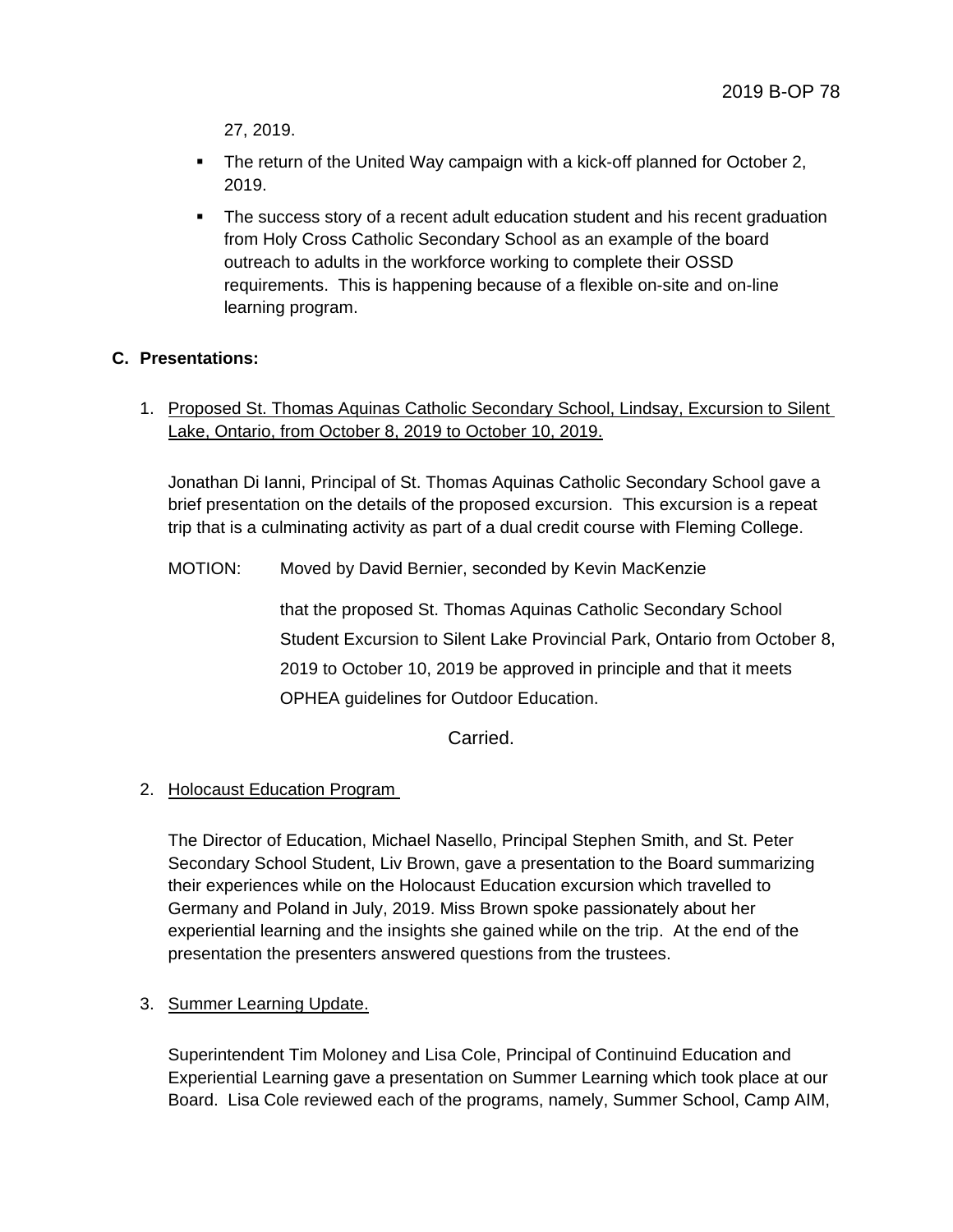Focus on Youth and Welding Camps and reported on their content, funding and many success stories.

## 4. Update on Curriculum Changes.

Dawn Michie and Pepe Garieri gave a presentation on the updates on Curriculum in our schools for the 2019-2020. The presentation focused on the Math Strategy and Deep Inquiry Learning, Early Years, ECO Schools. The trustees were also informed of changes to the Health and Physical Education Curriculum and the release of the Careers Studies Curriculum. A brief overview of the department staff and their roles was also given.

### **D. Programs and Services:**

1. Approval of the School Level Identification, Placement, and Review Committees, 2019- 2020.

The list of the committees for the schools were reviewed. Trustees Braden Leal and Linda Ainsworth did not participate in discussion and abstained from voting on this item.

MOTION: Moved by Emmanuel Pinto, seconded by Kevin MacKenzie that the Board approve the Identification, Placement and Review Committees as listed, for the 2019-2020 school year.

Carried.

#### **E. Business, Finance and Governance:**

#### 1. Ontario Catholic School Trustees' Association (OCSTA) Open Session Report.

Michelle Griepsma, Board Chairperson updated the Board on recent OCSTA business. It was noted that updates throughout the summer were sent directly to trustees but are now now being posted on the google drive.

Michelle Griepsma reported that the 'Toonies for Tuition' fundraising campaign was a success in Ontario where they saw an increase in participation and engagement with students. This fundraising event is important for those in other provinces who do not have access to publicly funded Catholic education.

Once again OCSTA is holding a video competition for students with the theme of 'Igniting Hope' more information is available on the OCTSA website.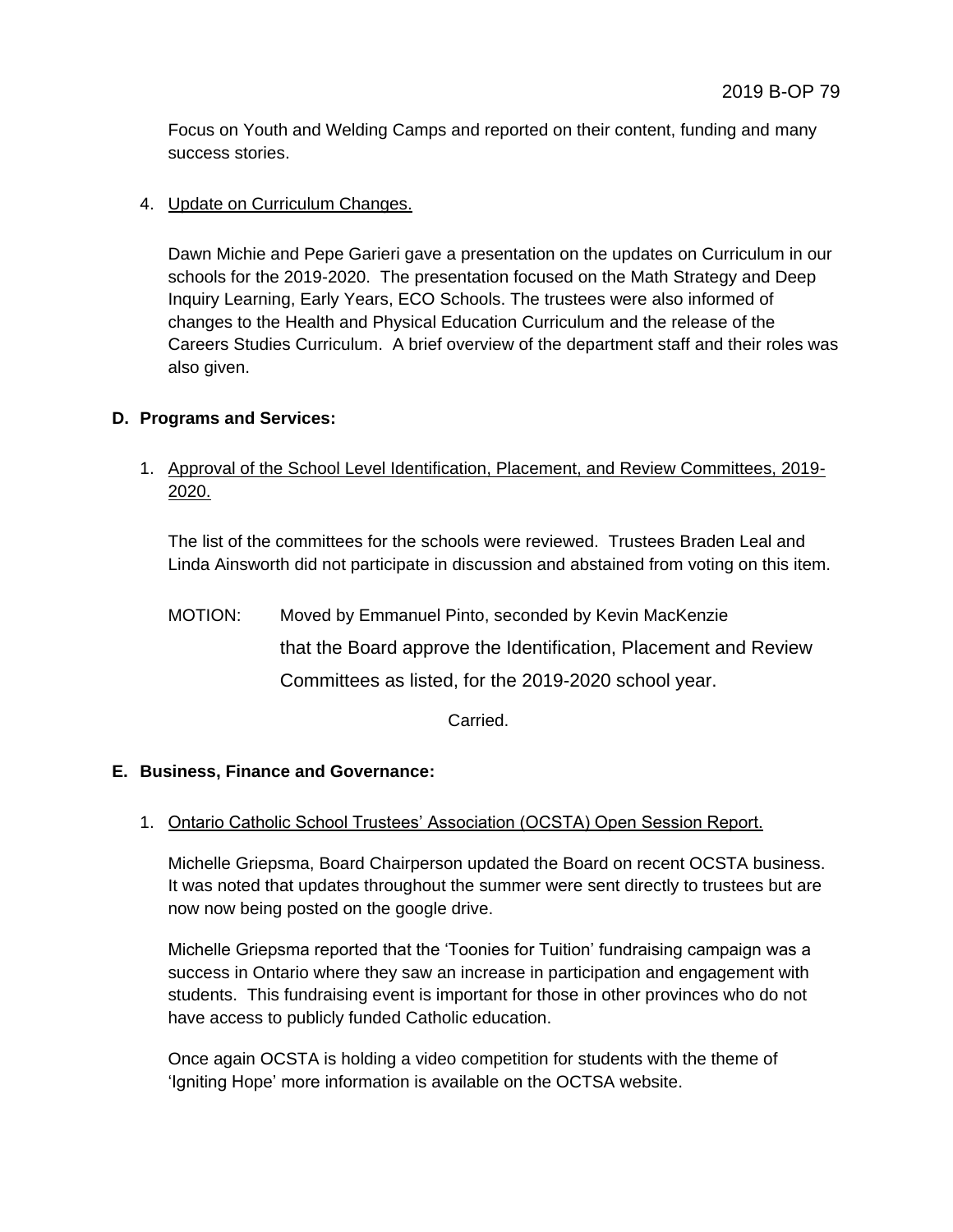2. Audit and Accountability Fund Update

Michael Nasello, Director of Education, gave some background information about the Ministry of Education invitation to Boards to participate and access the province's Audit and Accountability fund to engage in audits to discover areas of operations where efficiencies can be gained. Following the direction given at the August Board meeting, Michael Nasello gave an update that he has responded to the Ministry to respectfully decline the offer.

### **F. Human Resources:**

- **G. Policy Development:**
- **H. Old Business:**
- **I. New Business:**

### **J. Bring Forward:**

#### **K. Information Items:**

#### 1. Chairperson Report

Michelle Griepsma, Board Chairperson extended an invitation to trustees to bring forward agenda items to her or other members of the Chairperson's Committee that could be brought forward to future Board Meetings.

Mrs. Griepsma also reported that Bishop Miehm has invited her to a meeting. She invited trustees to provide her with any questions or topics that they would have for discussion with His Excellency.

#### 2. OCSTA Regional Report

Trustee Linda Ainsworth reported on the OCSTA Fall Regional meeting that took place in Renfrew, Ontario, which was attended by her and Trustee Helen McCarthy. Prior to the meeting, OCSTA provided three questions for board response. Linda thanked the trustees, superintendents and the director for their input into the report. At the meeting, six boards participated and shared their responses and experiences following reductions to funding and staffing levels. It was also reported that Manager of Communications, Galen Eagle was a guest speaker and delivered information on communications with the media.

#### 3. Trustees' Committees Reports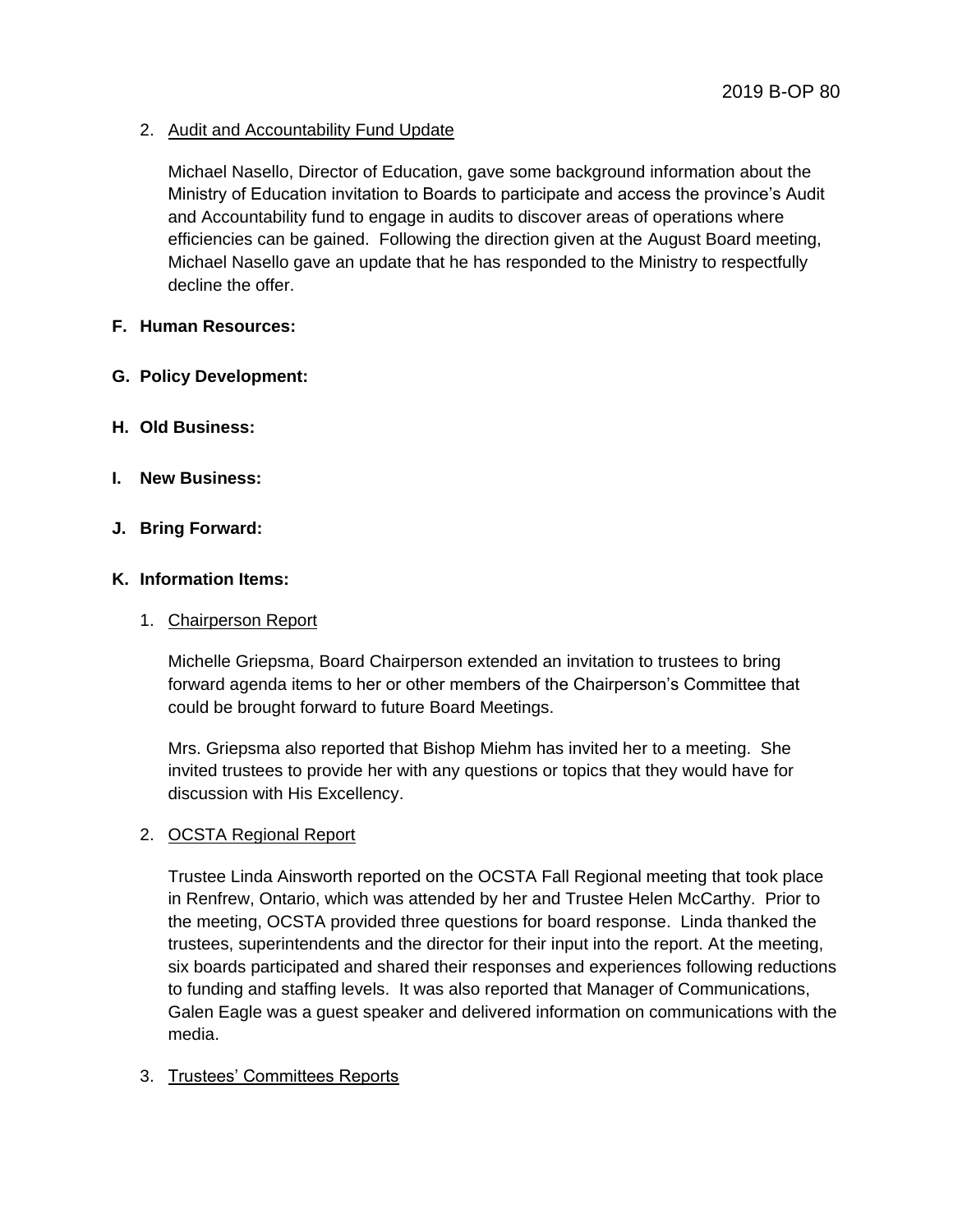a. Special Education Advisory Committee Meeting, June 20, 2019.

No report or questions arose from the Trustees' Committees Reports.

4. Policy Development Committee – Change of Date to May 13, 2020.

It was noted that the date of the Policy Development Committee meeting originally scheduled for May 20, 2020, has been changed to Wednesday, May 13, 2020.

### **L. Future Meetings and Events:**

- 1. Board Standing Committee Meetings: (Listed in chronological order.)
	- a. Policy Development Committee, October 1, 2019, 6:30 p.m.
	- b. Chairperson's Committee, October 7, 2019, 4:30 p.m.
	- c. Committee-of-the-Whole, October 7, 2019, 6:30 p.m.
	- d. Board Meeting Open Session, October 22, 2019, 6:30 p.m. (In-camera Session, 6:00 p.m.)
- 2. Other Committee Meetings: (Listed in chronological order.):
	- a. Catholic Parent Engagement Committee Meeting, September 30, 2019, 6:30 p.m.
	- b. STSCO Governance Committee Meeting, October 9, 2019, 3:00 p.m.
	- c. Faith and Equity Advisory Committee Meeting, October 9, 2019, 6:30 p.m.
	- d. Accessibility for All Committee Meeting, October 10, 2019, 1:15 p.m.
	- e. Special Education Advisory Committee, October 17, 2019, 6:30 p.m.
	- f. Student Council Liaison Committee, October 22, 2019, 4:15 p.m.
	- g. Audit Committee Meeting, November 13, 2019, 6:30 p.m.
	- h. French as a Second Language Advisory Committee, November 6, 2019, 4:30 p.m.
	- i. First Nation, Métis and Inuit Advisory Committee, December 10, 2019, 6:30 p.m.
	- j. Supervised Alternative Learning Meeting, TBA.
- 3. Board Events:
	- a. Catholic Leadership Development Series Session #1, October 17, 2019, 4:00 p.m., Catholic Education Centre, Peterborough.
	- b. Catholic Parent Engagement Committee and Catholic School Council General Assembly, November 6, 2019, 6:30 p.m., Catholic Education Centre, Peterborough.
	- c. PVNC Board Retirement Dinner and Celebration, November 8, 2019, 6:00 p.m., Peterborough Golf and Country Club, Peterborough.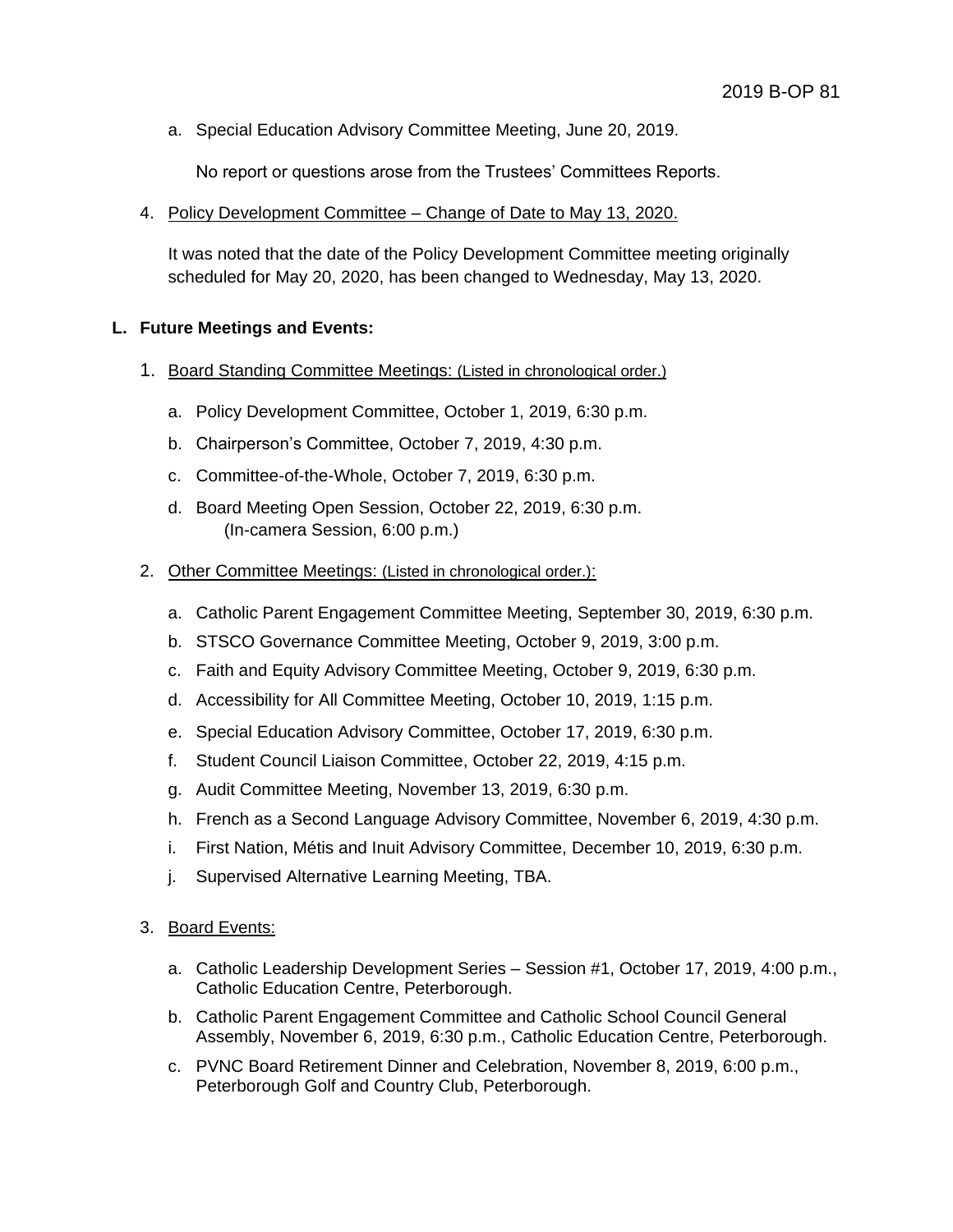#### MOTION: Moved by Linda Ainsworth, seconded by Braden Leal

that the meeting move to an In-camera Session at 8:46 p.m.

Carried.

#### **M. Conclusion:**

- 1. Report from the In-camera Meeting
	- MOTION: Moved by Braden Leal, seconded by Kevin MacKenzie

that the Board approve the actions and the discussions arising from the September 24, 2019, in-camera session, as follows:

- A. Call to Order: The in-camera meeting was called to order at 6:03 p.m.
- 1. Opening Prayer
- 2. The agenda was approved with changes: removal of item D.2, STSCO Governance Committee, In-Camera Session Report and addition of items D.2, Audit Committee Meeting Update and H.1, Update on Collective Bargaining.
- 3. Kevin MacKenzie declared a conflict of interest with item H.1, Update on Collective Bargaining.
- 4. Approval of Minutes: Motions were carried to approved the minutes form the June 25, 2019 Regular In-camera meeting, the June 25, 2019 Special In-camera meeting, and the August 22, 2019 Special Incamera meeting.
- C. Programs and Services:
- 1. Update on EQAO
- D. Business, Finance and Governance:
- 1. OCSTA In-camera Session Report.
- 2. Audit Committee Update.
- E. Human Resources No report given.
- F. Other Urgent Matter:
- 1. Approval of a recommended action from the expulsion committee of September 24, 2019.
- G. Old Business:
- 1. Kirkfield Property Update.
- 2. Director Performance Appraisal.

The meeting convened in Open Session at 6:31 p.m.

The meeting reconvened in In-camera Session at 8:46 p.m.

- H. New Business:
- 1. Update on Collective Bargaining.

The In-camera meeting concluded with closing prayer and convened